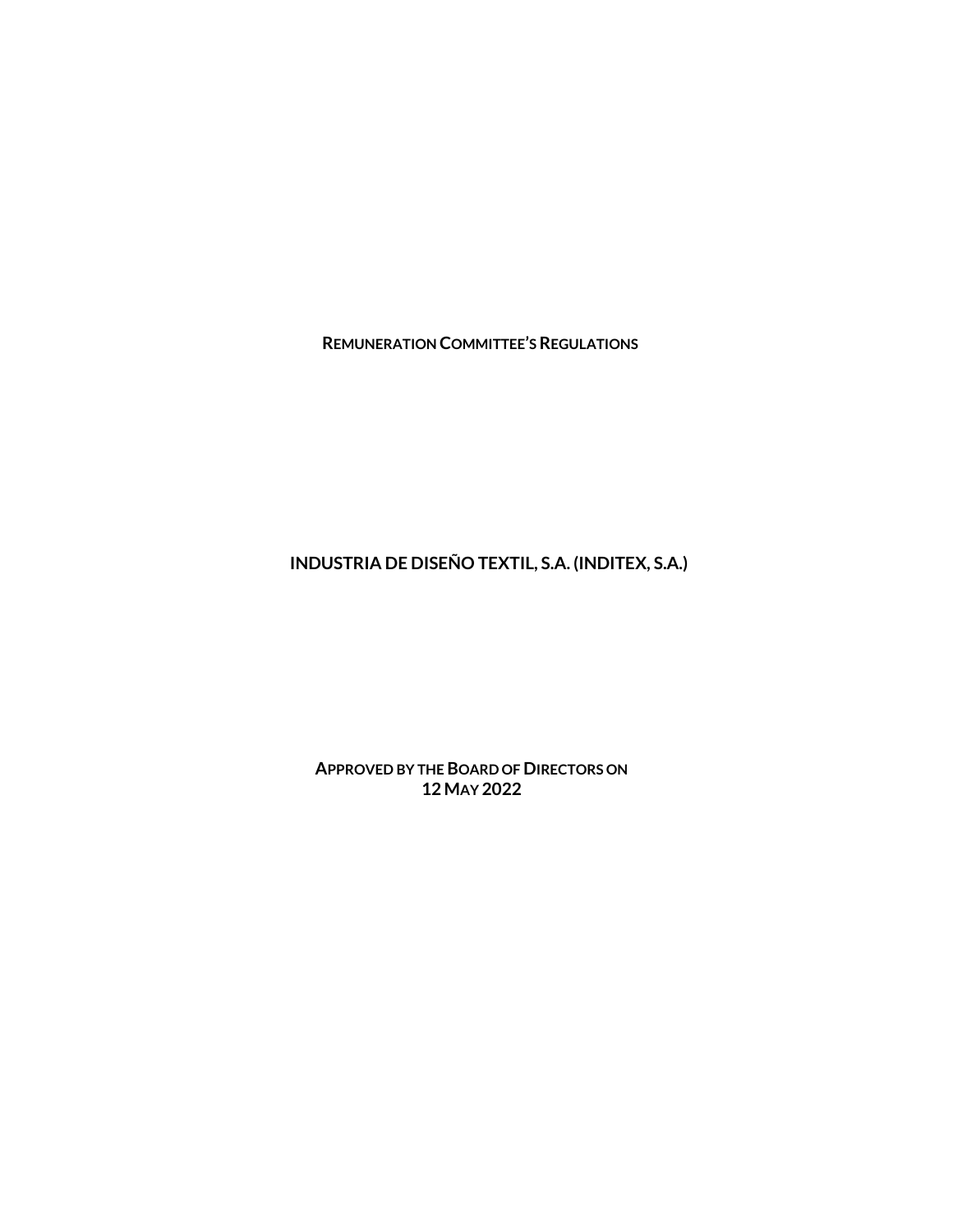# **TABLE OF CONTENTS**

| Section 6. Powers relating to remuneration and remuneration policy for directors     |  |
|--------------------------------------------------------------------------------------|--|
|                                                                                      |  |
|                                                                                      |  |
|                                                                                      |  |
|                                                                                      |  |
|                                                                                      |  |
|                                                                                      |  |
|                                                                                      |  |
|                                                                                      |  |
|                                                                                      |  |
|                                                                                      |  |
| CHAPTER V. AUTHORITIES OF THE COMMITTEE AND DUTIES OF ITS MEMBERS  8                 |  |
|                                                                                      |  |
|                                                                                      |  |
|                                                                                      |  |
|                                                                                      |  |
|                                                                                      |  |
|                                                                                      |  |
| Section 20. Relations with the Chair, the CEO and other executive directors, if any, |  |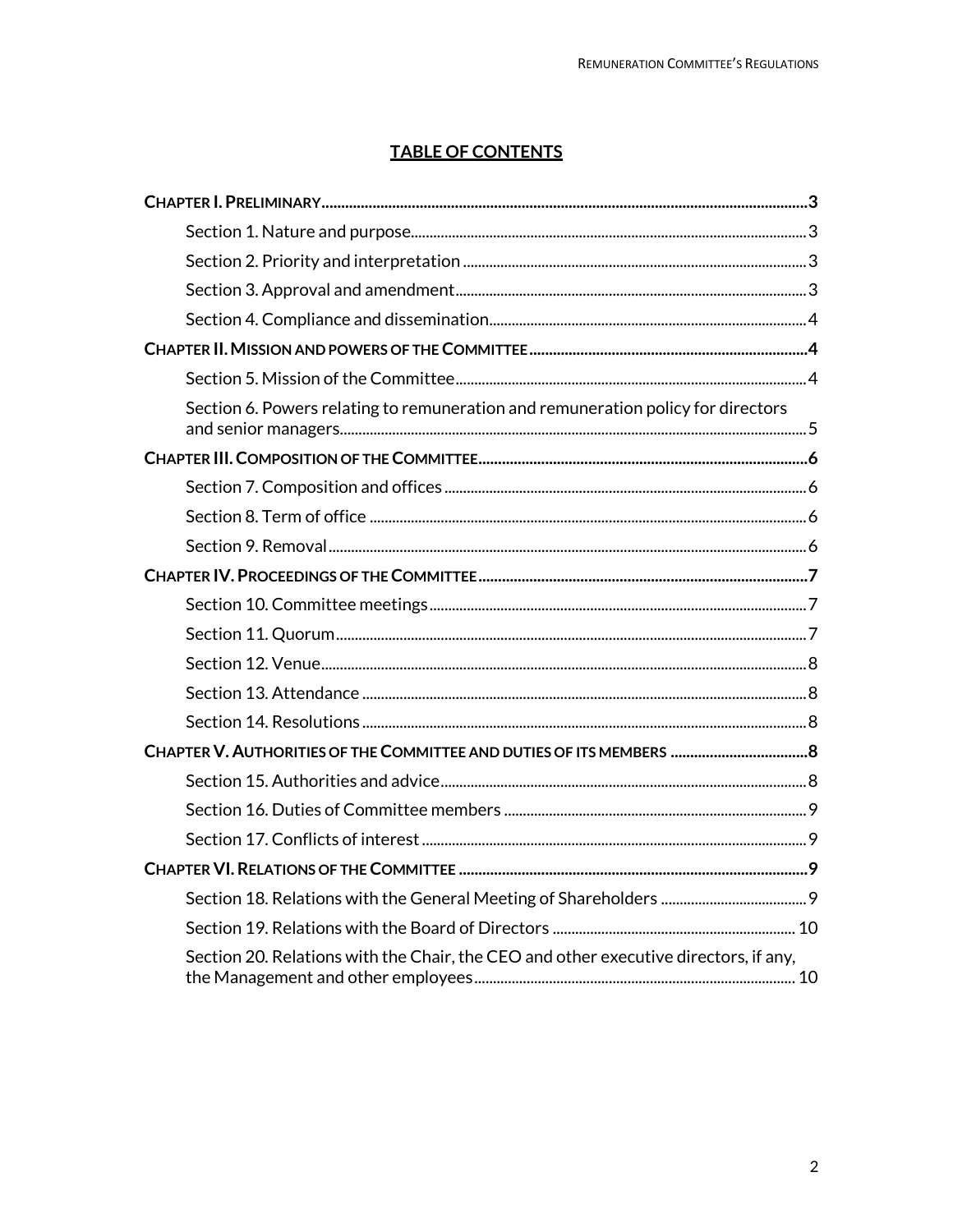# **CHAPTER I.PRELIMINARY**

### <span id="page-2-1"></span><span id="page-2-0"></span>**Section 1. Nature and purpose**

- 1. These Regulations seek to determine the guidelines for action of the Remuneration Committee within the Board of Directors of Industria de Diseño Textil, S.A. (Inditex, S.A.) (the "**Company**"), the basic rules of its organization and proceedings and the standards of conduct for its members.
- 2. Pursuant to the Company's corporate governance system, the Board of Directors has set up the Remuneration Committee (the "**Committee**"), a permanent internal informational and advisory body, without executive functions, with information, supervision, advisory and proposal-making powers within its scope of action, which shall be governed by the provisions set forth in stature, the Articles of Association, the Board of Directors' Regulations and in these Remuneration Committee's Regulations, (the "Regulations").

# <span id="page-2-2"></span>**Section 2. Priority and interpretation**

- 1. These Regulations further develop and complement the provisions of statute, the Articles of Association and the Board of Directors' Regulations which apply to the Committee and which shall prevail in case of inconsistency with the provisions of the former.
- 2. These Regulations shall be construed pursuant to statute, the Articles of Association and the Board of Directors' Regulations, as well as the principles and recommendations on corporate governance of listed companies approved or backed by the Spanish authorities and the authorities from the countries around Spain, from time to time in force.
- 3. In the absence of a specific rule and to the extent that they are not incompatible with the nature of the Committee, the provisions of the Board of Directors' Regulations regarding the proceedings of the Committee and namely, calling of the meetings, granting of proxy to another director, quorum, conduct of meetings and system for passing resolutions, casting of votes in writing without a meeting, and approval of the minutes shall apply to the Committee.
- 4. The settlement of any doubts arising from or in connection with the enforcement of these Regulations falls on the Board of Directors pursuant to the general criteria used for the interpretation of legal rules and taking into account the purpose of the Committee.

### <span id="page-2-3"></span>**Section 3. Approval and amendment**

- 1. The power to approve or amend these Regulations falls on the Board of Directors, at its own behest, at the behest of its Chair or at the behest of the Committee.
- 2. The proposal to amend these Regulations at the behest of the Committee shall be accompanied by the relevant memorandum in support of such amendment.
- 3. The text of the proposal approved and, where appropriate, the memorandum in support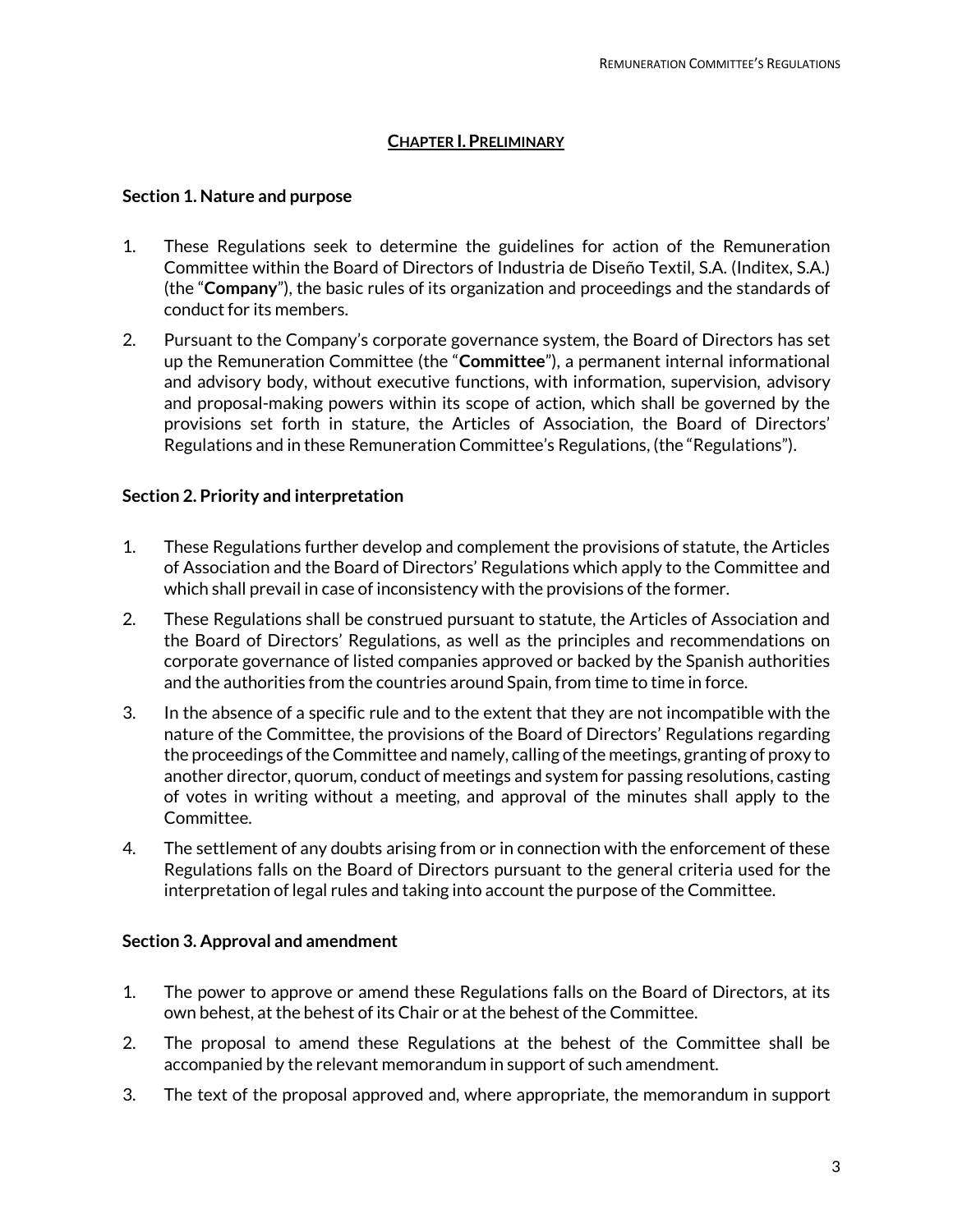drafted by the Committee shall be made available to the directors prior to the meeting of the Board of Directors in which the amendment of these Regulations is to be deliberated on.

### <span id="page-3-0"></span>**Section 4. Compliance and dissemination**

- 1. The members of the Committee, and the remaining members of the Board of Directors to the extent they are affected, have the obligation to be familiar with, comply with and enforce these Regulations, for which purpose they shall be posted on the Company's website.
- 2. Additionally, the Committee shall be bound to ensure compliance with these Regulations and to take all appropriate steps so that they are duly circulated within the Company and its subsidiaries (the "Group").

### **CHAPTER II.MISSION AND POWERS OF THE COMMITTEE**

# <span id="page-3-2"></span><span id="page-3-1"></span>**Section 5. Mission of the Committee**

- 1. The mission of the Committee consists of contributing to attracting and retaining the Company's talent through remuneration policies applicable to directors and senior managers.
- 2. In the discharge of its powers, the Committee shall take into account the following basic principles of action:
	- (i) Independence as regards instructions and relations with third parties that may compromise the activity of the Committee;
	- (ii) A constructive dialogue that fosters the freedom of speech of its members and encourages the diversity of opinions;
	- (iii) Regular and occasional dialogue with the Chair of the Board of Directors, the CEO and other executive directors, if any, and with the Lead Independent Director; and
	- (iv) Required analytical skills, employing for such purposes external advisors where this is deemed necessary for the appropriate performance of their duties, in particular relating to technical or particularly relevant issues.
- 3. Without prejudice to other tasks it may be entrusted by the Board of Directors, and to other powers it may be reserved by these Regulations, the Remuneration Committee shall have the following basic responsibilities:
	- (a) to propose to the Board of Directors the remuneration policy for directors and senior managers, its review and regular update;
	- (b) to propose to the Board of Directors the system and amount of the annual remuneration of directors, to be submitted to the General Meeting of Shareholders, as well as the individual remuneration of executive directors and the remaining basic terms and conditions of their contracts, including any potential compensation or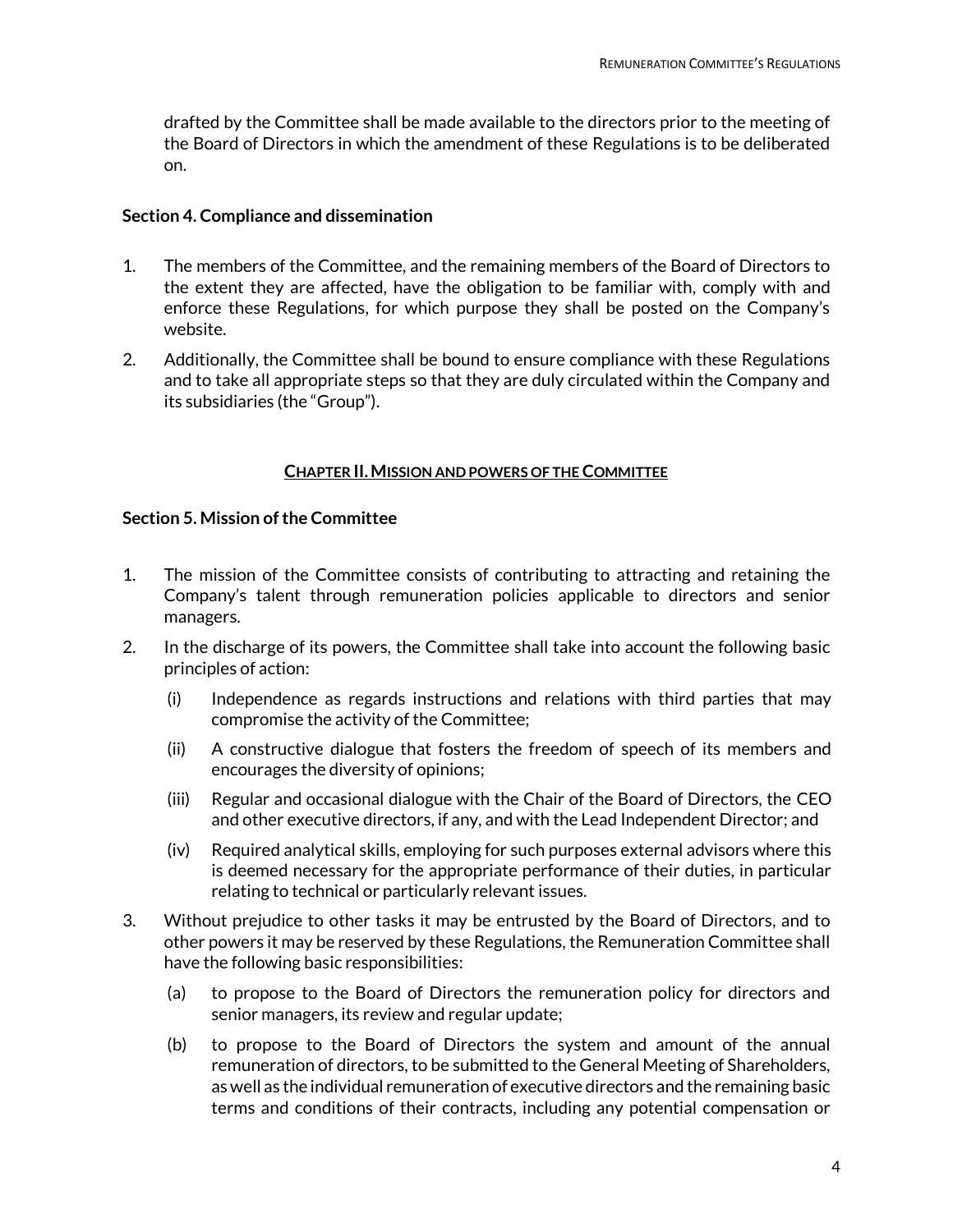severance which may be payable to them in the event of removal, pursuant to the Company's corporate governance system and the directors remuneration policy approved by the General Meeting of Shareholders;

- (c) to propose to the Board of Directors the basic terms and conditions of the contracts of senior managers;
- (d) to verify that the remuneration policy fixed by the Company is observed; and
- (e) to ensure that no potential situation of conflict of interest would affect the independence of the external advice given to the Committee.

# <span id="page-4-0"></span>**Section 6. Powers relating to remuneration and remuneration policy for directors and senior managers**

With regard to the remuneration and remuneration policy for directors and senior managers, the Committee shall have the following main duties:

- (a) to regularly review the remuneration policy for directors and senior managers, including share based remuneration systems and the application thereof, verifying that it is consistent with the particular circumstances of the Company and that it is in line with its short, medium and long-term strategy and with market conditions, and considering whether it contributes to the sustainable creation of value and an appropriate enterprise risk management;
- (b) to predetermine a transparent process for the drafting of the proposal of the remuneration policy for directors and senior managers;
- (c) to consider whether it be advisable to hire an external advisor for the drafting of the remuneration policy and, if applicable, to properly assess its independence;
- (d) to guarantee that the individual remuneration for each director or senior manager is proportional to that of the remaining directors and senior managers;
- (e) To propose the individual remuneration of executive directors and the remaining terms of their contracts, to be approved by the Board of Directors, including any potential severance pay in the event of early removal from office and the amounts to be paid by the Company as insurance premiums or contributions to savings schemes, pursuant to the provisions of the internal regulations of the Company and to the remuneration policy approved by the General Meeting of Shareholders;
- (f) to periodically review the terms of the agreements of executive directors and senior managers and verify that they are consistent with the applicable remuneration policies;
- $(g)$  to assess the level of achievement of yardsticks and targets set for the previous year for the purposes of determining the proposal on individual remuneration, including the variable items thereof;
- (h) to verify that the remuneration policy is duly enforced;
- (i) to prepare and submit to the Board of Directors for approval the Annual Report on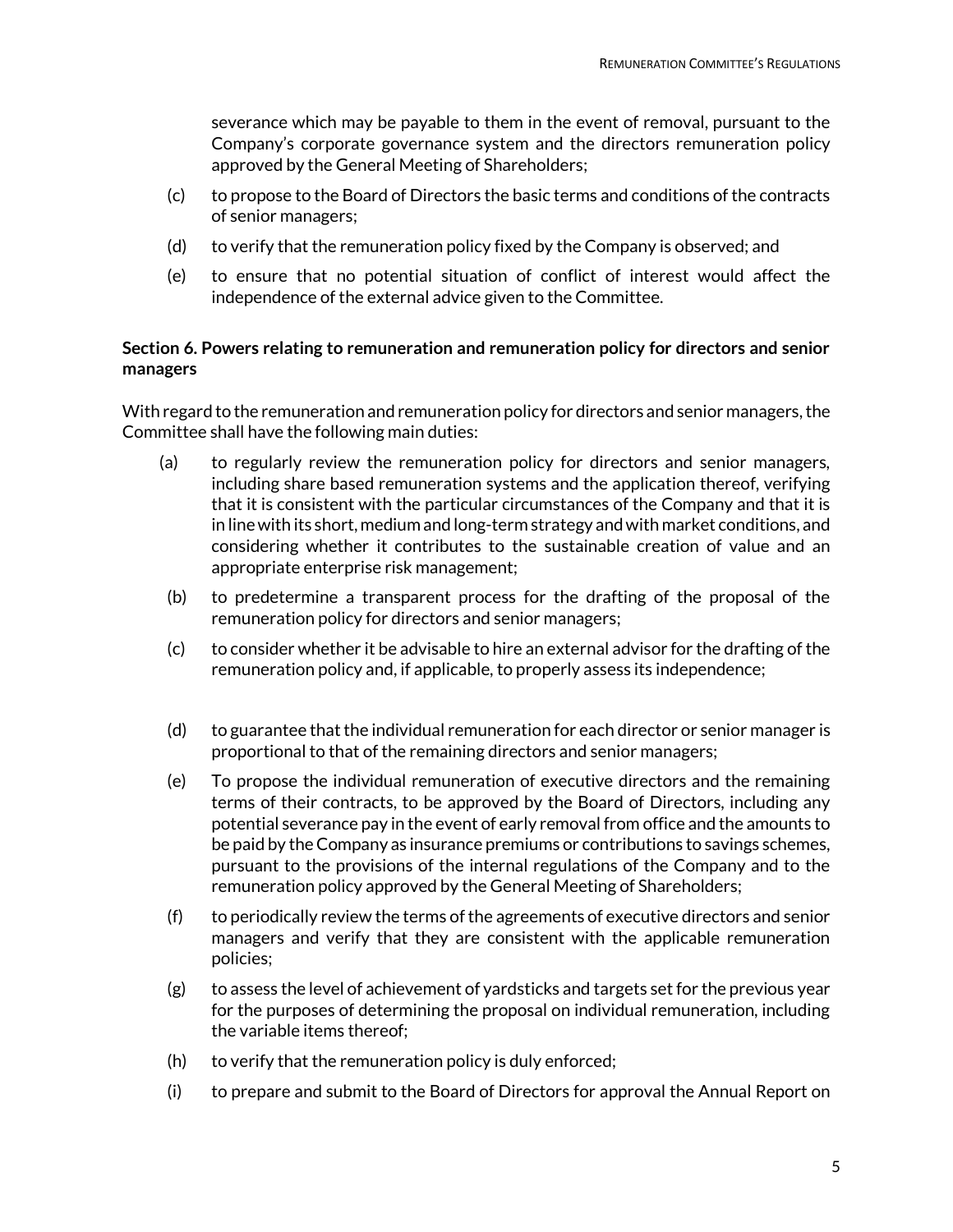Remuneration of Directors, and to review the information on the remuneration of directors and senior managers provided in the corporate documents, the notes to the annual accounts and the interim financial statements of the Company; and

(j) to propose to the Board of Directors the cancellation of payment or, if appropriate, the clawback of variable items which make up directors remuneration based on results, where such items have been paid on the basis of information clearly shown later to be inaccurate, the termination of the relationship with the relevant director(s) and the lodging of the relevant claims.

# **CHAPTER III.COMPOSITION OF THE COMMITTEE**

# <span id="page-5-1"></span><span id="page-5-0"></span>**Section 7. Composition and offices**

- 1. The Committee shall be made up of a number of non-executive directors being no less than 3 and not greater than 7, the majority of whom shall be independent.
- 2. Members of the Committee shall be appointed by the Board of Directors after report of the Nomination Committee.
- 3. The Board of Directors shall strive to ensure that the members of the Remuneration Committee and especially its Chair, have the appropriate knowledge, qualifications and expertise to perform the duties entrusted to them, including without limitation, strategic analysis and evaluation of human resources and the design of remuneration schemes and policies for directors and senior managers.
- 4. Likewise, the Board of Directors shall encourage a diverse membership on the Committee as regards professional experience, competences, personal skills, sector-specific knowledge, international experience or geographic origin, age and gender, taking into account the restrictions that are a result of the smaller size of the Committee.
- 5. The Board of Directors shall appoint a Chair from among the independent directors sitting on the Committee, ensuring that they are duly qualified and available.
- 6. The Board of Directors shall also appoint a Secretary of the Committee, who needs not be a director or a member of such Committee; in which case, the Secretary shall have the right to speak but not to vote.

# <span id="page-5-2"></span>**Section 8. Term of office**

- 1. Members of the Committee shall sit thereon while they remain as directors of the Company, except if the Board of Directors resolves otherwise.
- 2. Committee members who are re-elected to the board of directors by the Company by resolution of the Annual General Meeting shall continue sitting on the Committee, without the need for a new election, without prejudice to the power of revocation that lays with the Board of Directors.

# <span id="page-5-3"></span>**Section 9. Removal**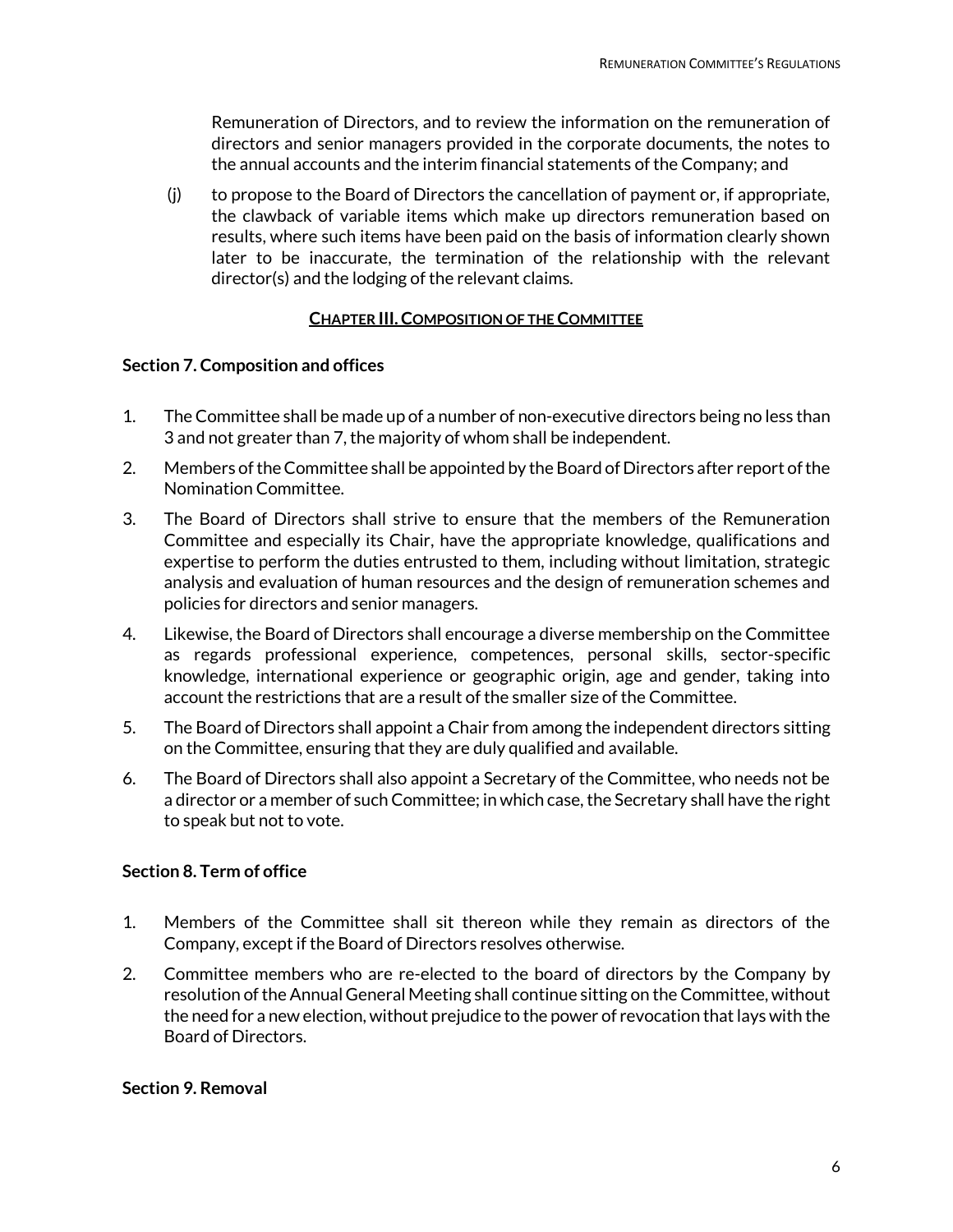Committee members shall vacate office:

- (a) When they cease to be directors of the Company;
- (b) When they cease to be non-executive directors, even if they remain on the board of directors; or
- <span id="page-6-0"></span>(c) By resolution of the Board of Directors.

#### **CHAPTER IV.PROCEEDINGS OF THE COMMITTEE**

#### <span id="page-6-1"></span>**Section 10. Committee meetings**

- 1. The Committee shall meet at least 3 times a year and each time that its Chair calls it. The Chair shall call the Remuneration Committee each time that the Board of Directors or its Chair requests the issuing of a report or the adoption of proposals within its purview and, in any case, whenever this is suitable for the successful performance of its functions. In any case, the Remuneration Committee shall meet to prepare the information about the remuneration of directors and senior managers that the Board of Directors has to approve and include in its annual public documentation.
- 2. The Committee shall also meet when so requested by at least one third of its members; in such case, the meeting shall be called by the Chair to be held within fifteen days of the request.
- 3. Ordinary meetings shall be called by letter, fax, telegram or e-mail and the notice must be signed by the Chair or the Secretary. The notice calling the meeting shall be given at least 3 days in advance.

The notice of the meeting shall always include the agenda and it shall be accompanied by the duly summarised and prepared relevant information.

4. The Chair may call extraordinary meetings when in their view, the circumstances so justify; in such cases the notice period and the remaining requirements laid down in the above paragraph shall not apply.

The Chair may also arrange working meetings to prepare committee meetings on specific topics apart from the formal meetings of the committee.

5. The Committee shall prepare an annual work plan and apprise the Board thereof, including at least the specific targets for the year and an annual schedule of ordinary meetings. Likewise, the Committee shall, as far as possible, provide for the possibility of having external advisors and plan the relevant training for the appropriate performance of its functions.

### <span id="page-6-2"></span>**Section 11. Quorum**

1. A quorum shall be deemed to be present at a committee meeting when at least half plus one of its members attend either in person or by proxy. In case of an uneven number of directors, a number of directors immediately higher than half of it in attendance shall constitute a quorum for the transaction of business at the meeting.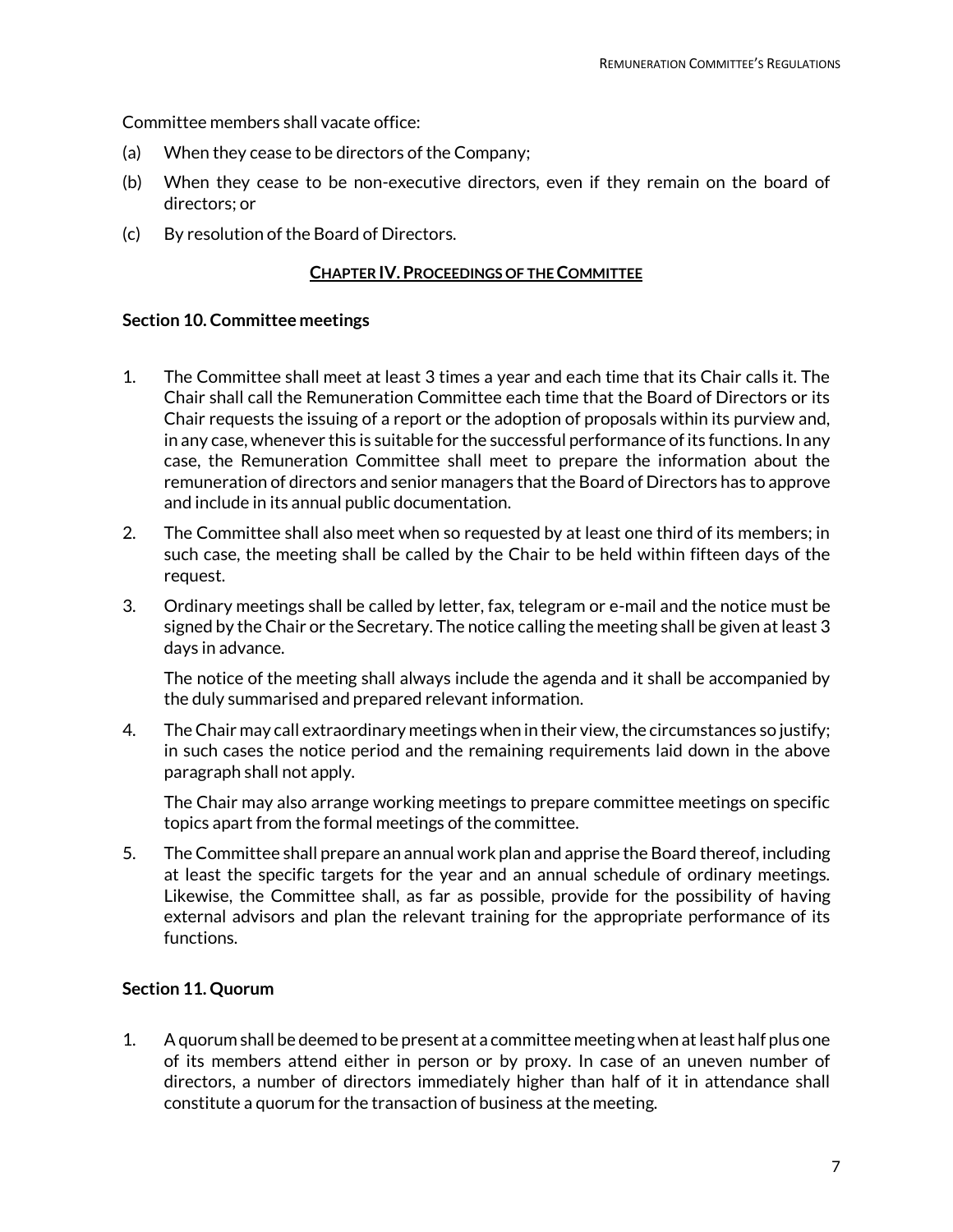- 2. Directors shall make their best efforts to attend the meetings of the Committee and, whenever they cannot attend in person, they shall endeavour to grant proxy to another member of the Committee, with the relevant instructions, informing thereof the Chair of the Committee.
- 3. Without prejudice to the foregoing, a quorum for Committee meetings shall be declared if all its members, present or represented, unanimously accept to hold the meeting.

# <span id="page-7-0"></span>**Section 12. Venue**

- 1. Meetings of the Committee shall be held at the place designated in the notice calling the meeting.
- 2. The Committee may also pass resolutions in writing without a meeting pursuant to statutory provisions. Likewise, the Committee may hold meetings via videoconference or conference call or any equivalent system allowing to recognize and identify attendees and for them to communicate, speak and cast vote in real time. The Secretary shall record in the minutes of the meetings held by these means, the members attending in person or by proxy, as well as those attending the meeting via conference call, videoconference or similar system.

# <span id="page-7-1"></span>**Section 13. Attendance**

Members of the management or staff members of the Company shall be bound attend Committee meetings and provide assistance and access to the information available to them at the request of the Committee.

# <span id="page-7-2"></span>**Section 14. Resolutions**

- 1. Except in those cases where a larger majority is required by statute, the Articles of Association, the Board of Directors' Regulations or these Regulations, resolutions shall be passed by an absolute majority of the votes of the members present at the meeting. In case of equality, the Chair shall have a casting vote.
- 2. The deliberations and resolutions passed by the Committee shall be entered into a Book of Minutes. Minutes shall be signed by the Chair and the Secretary, or by the person acting in their stead in the meeting to which the minutes refer to. Copies and certificates of the minutes shall be authorized and issued by the Secretary with the approval of the Chair, or by the persons acting in their stead.
- 3. The Committee shall report, through its Chair, to the Board of Directors on all business transacted and all resolutions passed, as well as on its proceedings and the work done at the first meeting of the Board of Directors held immediately after. Likewise, a copy of the minutes of the meetings of the Committee shall be made available to all of the directors.

# **CHAPTER V. AUTHORITIES OF THE COMMITTEE AND DUTIES OF ITS MEMBERS**

<span id="page-7-4"></span><span id="page-7-3"></span>**Section 15. Authorities and advice**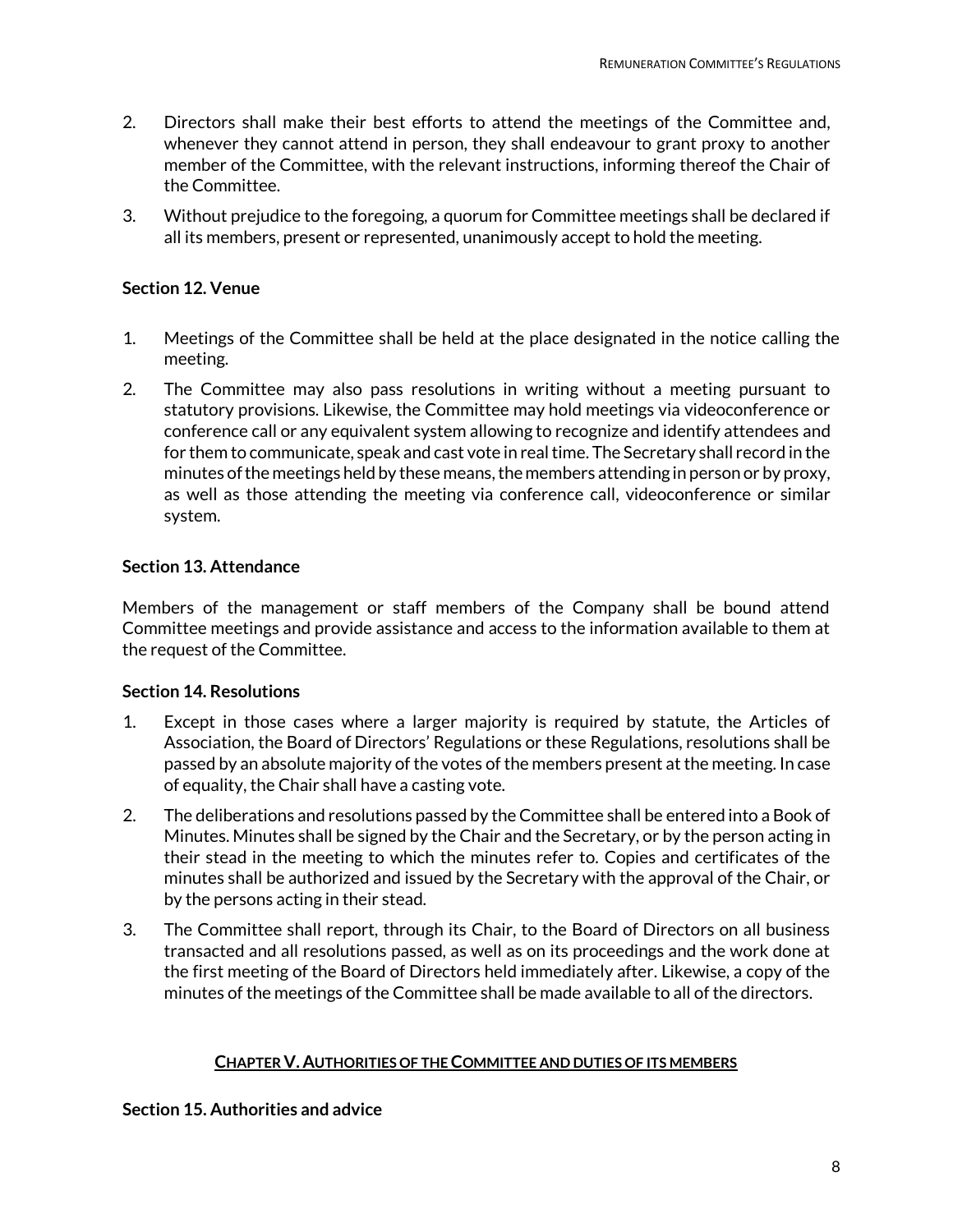- 1. The Committee may request, through the Secretary of the Board of Directors, access to any information or documentation available to the Company relating to matters within its purview and which it deems necessary to perform its duties.
- 2. To ensure that the Remuneration Committee performs its duties at its best, it may seek the advice of external advisors, for which purpose the provisions hereof shall apply.
- 3. The Committee shall set up an induction programme for new members that ensures a minimum knowledge of the business and organizational model of the Company as well as its strategy and the scope of supervision of the Committee, which facilitates their active participation from the outset.

Such induction programme shall cover at least: (I) the role of the Committee, its responsibilities and objectives; (ii) the proceedings of all other board committees; (iii) the expected time of dedication for each officer on the Committee; (iv) an overview of the business and organizational model of the Company, its strategy and powers, and the knowledge and experience that directors must have; and, (v) the reporting obligations of the Company.

Likewise, the Committee shall arrange such periodic training sessions that it may deem appropriate for new members to properly carry out their duties.

# <span id="page-8-0"></span>**Section 16. Duties of Committee members**

- 1. Committee members shall act with independence of judgment and action with respect to the rest of the organization and carry out their duties with the utmost diligence and professional competence.
- 2. Committee members are subject as such to all the duties of directors set forth in the Board of Directors' Regulations, to the extent that they are applicable to the responsibilities discharged by the Committee.

### <span id="page-8-1"></span>**Section 17. Conflicts of interest**

Where the business to be transacted at Committee meetings directly affects any of its members or their related persons, and generally, when such member is involved in a conflict of interest situation, the proceedings provided for such purpose in the Board of Directors' Regulations shall be followed.

# **CHAPTER VI.RELATIONS OF THE COMMITTEE**

### <span id="page-8-3"></span><span id="page-8-2"></span>**Section 18. Relations with the General Meeting of Shareholders**

1. The Committee will report to the General Meeting of Shareholders on the questions raised by the shareholders regarding matters that fall within its purview.